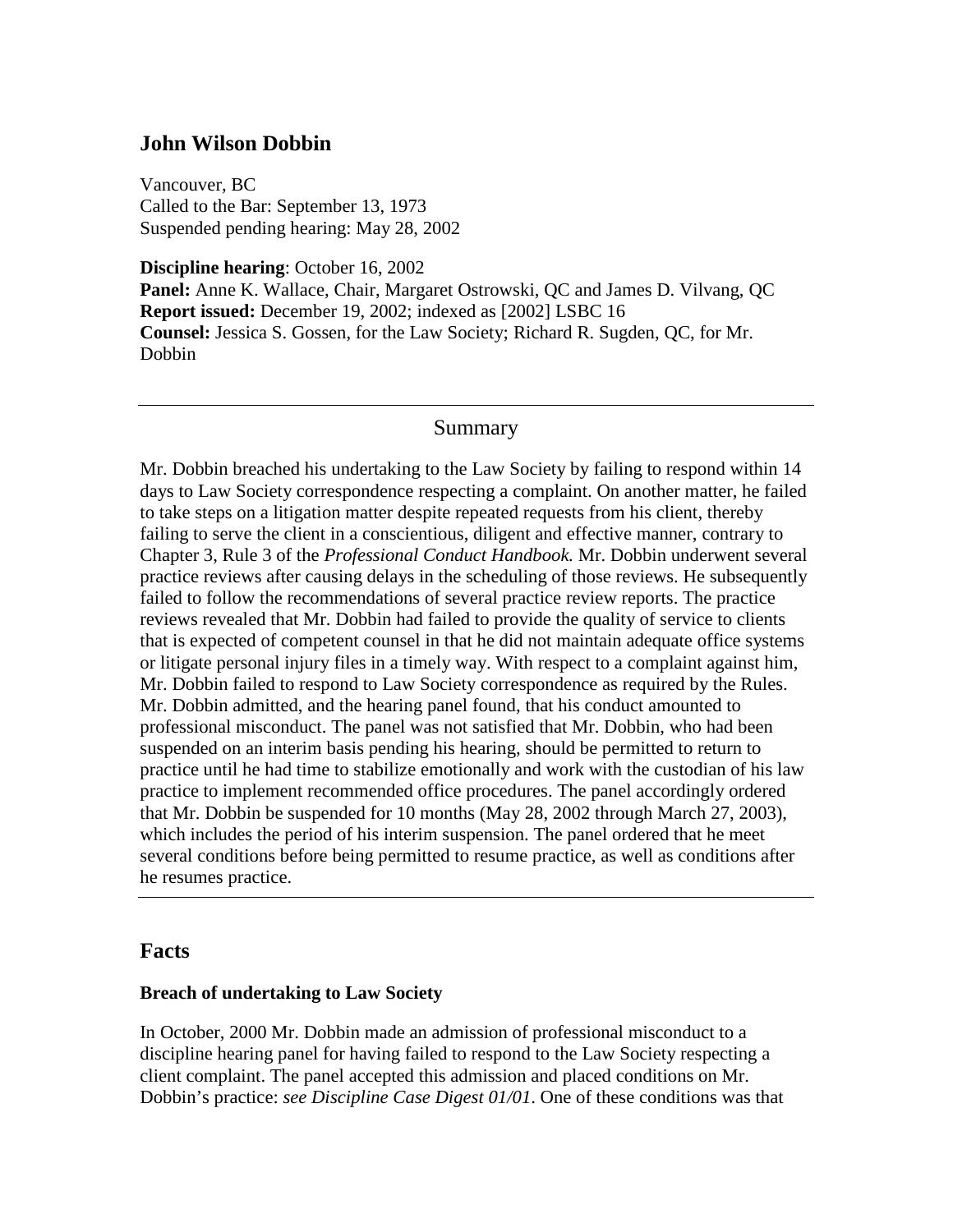Mr. Dobbin provide, by October 31, his response to the complaint in question and undertake to respond to any further correspondence from the Law Society with respect to that complaint within two weeks of receiving the correspondence. Mr. Dobbin provided his response to the complaint on October 31 and his undertaking on November 2.

On November 7, 2000 a Law Society staff lawyer wrote to Mr. Dobbin for further information respecting the complaint. Dobbin said by telephone that he would provide a response, but he did not do so within 14 days of receiving the correspondence. The staff lawyer couriered a reminder letter to Mr. Dobbin on January 8, asking for his response within 14 days. Mr. Dobbin did not respond.

#### **Failing to serve client in a conscientious manner**

In 1995 a California lawyer retained Mr. Dobbin to handle a personal injury matter, which a Calgary law firm had previously handled. Mr. Dobbin received the contents of the Calgary law firm's file and a writ of summons in the matter, but did not file or serve the statement of claim.

In September, 1997 the California lawyer requested documentation on Mr. Dobbin's activities on the file, but Mr. Dobbin did not respond. The Law Society wrote to Mr. Dobbin on September 30, October 15, October 30 and November 14, 1997; Mr. Dobbin responded on November 21. His response was forwarded to the California lawyer. The California lawyer wrote to the Law Society on March 24, 1998 and again on April 10, 1998 to state that Mr. Dobbin had not contacted him as of that date.

Mr. Dobbin acknowledged that he failed to serve his client in a conscientious, diligent and effective manner, contrary to Chapter 3, Rule 3 of the *Professional Conduct Handbook.*

(Mr. Dobbin was previously cited for failing to respond to Law Society correspondence respecting this complaint. Following a Bencher review of a hearing panel decision, he was found guilty of professional misconduct. The panel subsequently reprimanded him and ordered him to pay costs: *see Discipline Case Digest 00/07.)*

### **Failing to provide quality service to clients**

Mr. Dobbin underwent several practice reviews. For two of these reviews the Law Society had difficulty obtaining dates from Mr. Dobbin for the reviews to proceed. In one case, the Chair of the Practice Standards Committee became involved to set the date; in the other case, the Practice Standards Committee had to refer the matter to the Discipline Committee before Mr. Dobbin would permit the review to proceed. Practice review reports were issued in April and December, 1997 and in November, 2000. Mr. Dobbin did not implement the recommendations in those reports.

The practice reviews revealed that Mr. Dobbin failed to provide a quality of service to his clients that would be expected of a competent counsel, contrary to Chapter 3, Rule 3 of the *Professional Conduct Handbook.* In particular, he failed to maintain: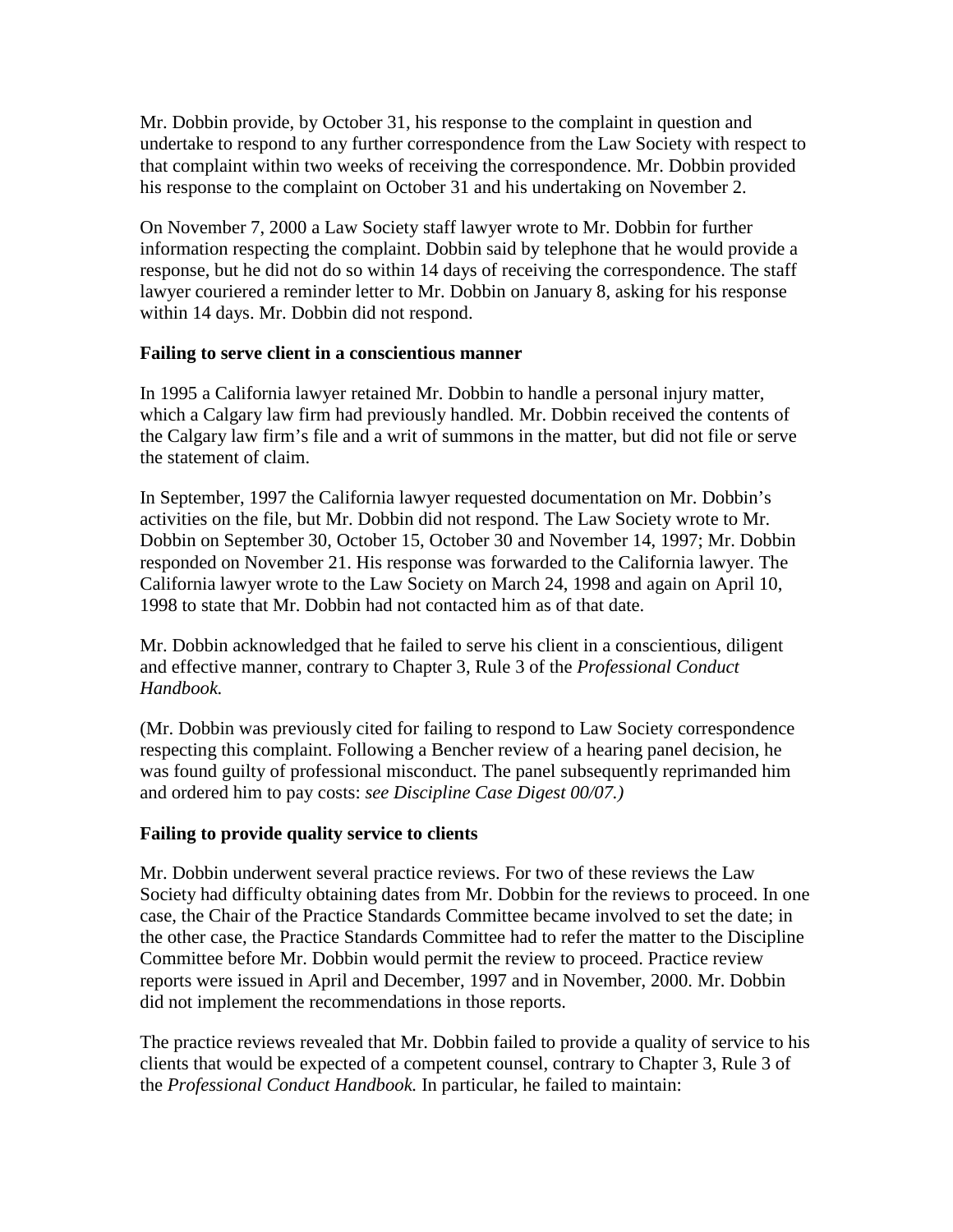- a master list of all open and closed files;
- an active file list;
- a client index or computer list of clients, addresses, telephone numbers and files;
- an adequate bring-forward system in any area of law except real estate and corporate matters; or
- an adequate limitation system.

Mr. Dobbin further failed to:

- use retainer letters or contingency fee agreements in cases in which he was billing fees on a percentage of recovery basis;
- use a checklist of initial client information or keep notes of telephone conversations with the clients or other people; or
- adequately document client information and instructions in his wills and estates files.

On his personal injury files, Mr. Dobbin failed to litigate in a timely manner. In one instance, Mr. Dobbin represented a minor plaintiff who had sustained a head injury in a motor vehicle accident. Liability or contributory negligence was at issue. Mr. Dobbin took no steps on behalf of the client for 3½ years. Throughout that time, he did not respond to enquiries by ICBC or others in a timely way and did not obtain a medical assessment of the client. He filed the writ at the prompting of the client's new counsel, only two days before the expiry of the limitation period.

On another motor vehicle accident file, Mr. Dobbin filed a writ seven days prior to expiry of the limitation period. He could not file the statement of claim because he had none of the information on file necessary to create the document; there was also no wage loss information. Mr. Dobbin had client authorizations for medical reports but did not request or receive any such reports until six months after the filing of the writ. Mr. Dobbin settled the file and charged his client under a contingency fee arrangement; he did not have a written agreement on file.

On another file involving two motor vehicle accidents, Mr. Dobbin had no notes of the details of either accident or of the client's injuries. He filed one writ one month prior to and the second writ two days prior to their respective limitation dates.

#### **Failing to respond to Law Society**

In December, 2001 Ms. L complained to the Law Society about Mr. Dobbin, noting that there had been several delays on his part in responding to Ms. L's lawyer.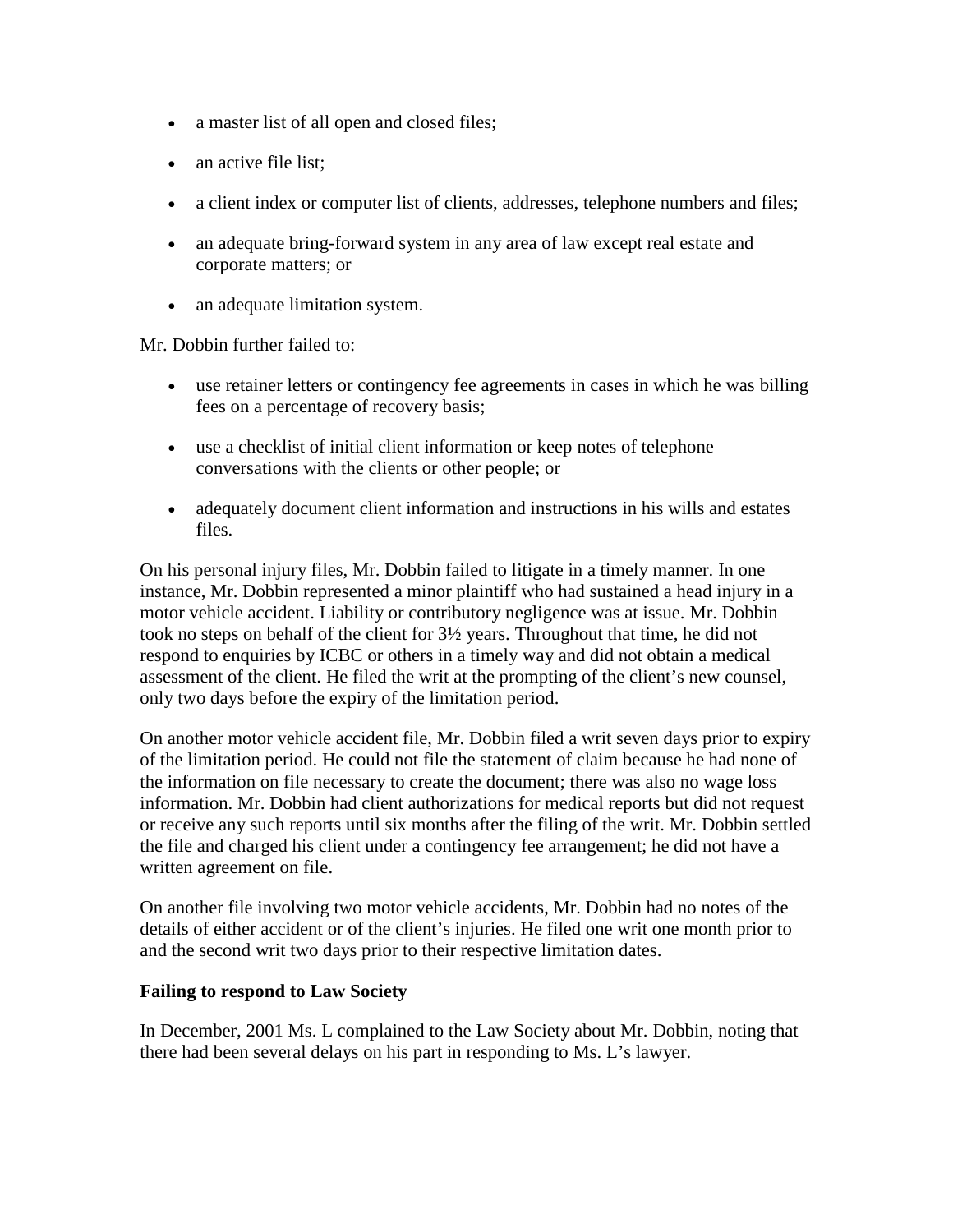Law Society staff wrote to Mr. Dobbin on January 11, 2002 to request his explanation of the matter. The Society sent reminder letters on February 12 and again on February 26, asking that he respond within five days. Mr. Dobbin did not respond to any of these letters. On March 5 Society staff telephoned Mr. Dobbin who advised that, because of his father's hospitalization, he had been unable to respond. He said he hoped to respond within the next two days, and the Society confirmed this with him by letter.

On March 20, Law Society staff sent a letter expressing condolences at the death of Mr. Dobbin's father, noting that the timeline for his response to the complaint would be extended to April 11. The staff advised that, should Mr. Dobbin require additional time, he should request it. In the event that Mr. Dobbin did not respond, or make a request for additional time, the matter would be referred to the Discipline Committee without further notice.

\* \* \*

Mr. Dobbin was cited on these matters on April 24, 2001 and May 28, 2002. A hearing was held on May 29, 2002 during which three Benchers suspended him pending the outcome of the hearing of the citations.

## **Verdict**

Mr. Dobbin admitted that his conduct amounted to professional misconduct.

# **Penalty**

The hearing panel heard psychiatric evidence respecting Mr. Dobbin's personality traits that led to conflict with the Law Society, as well as the family crises he encountered that led to him developing a depressive disorder.

After considering the submissions of counsel and previous discipline decisions, the panel determined that, while disbarment was not appropriate in this case, it was not satisfied that Mr. Dobbin should be allowed to resume practice at this point. While Mr. Dobbin had urged the panel that he was keen and able to return to practice, the panel found his ability to transfer his intentions into action was at issue. The panel stated that Mr. Dobbin needed more time to ensure his emotional stability and to allow him to work with the custodian of his practice on implementing recommended office practices.

The panel also noted that a lengthy suspension was appropriate, given the aggravating factor of Mr. Dobbin's actions towards the Law Society and the need to protect the integrity of the Society's governance.

The panel ordered that Mr. Dobbin be suspended for 10 months (May 28, 2002 through March 27, 2003), which incorporates the period of his interim suspension.

Prior to resuming practice, Mr. Dobbin must continue to see his psychiatrist (who must forward a report to the Society), fulfil all outstanding recommendations arising from the